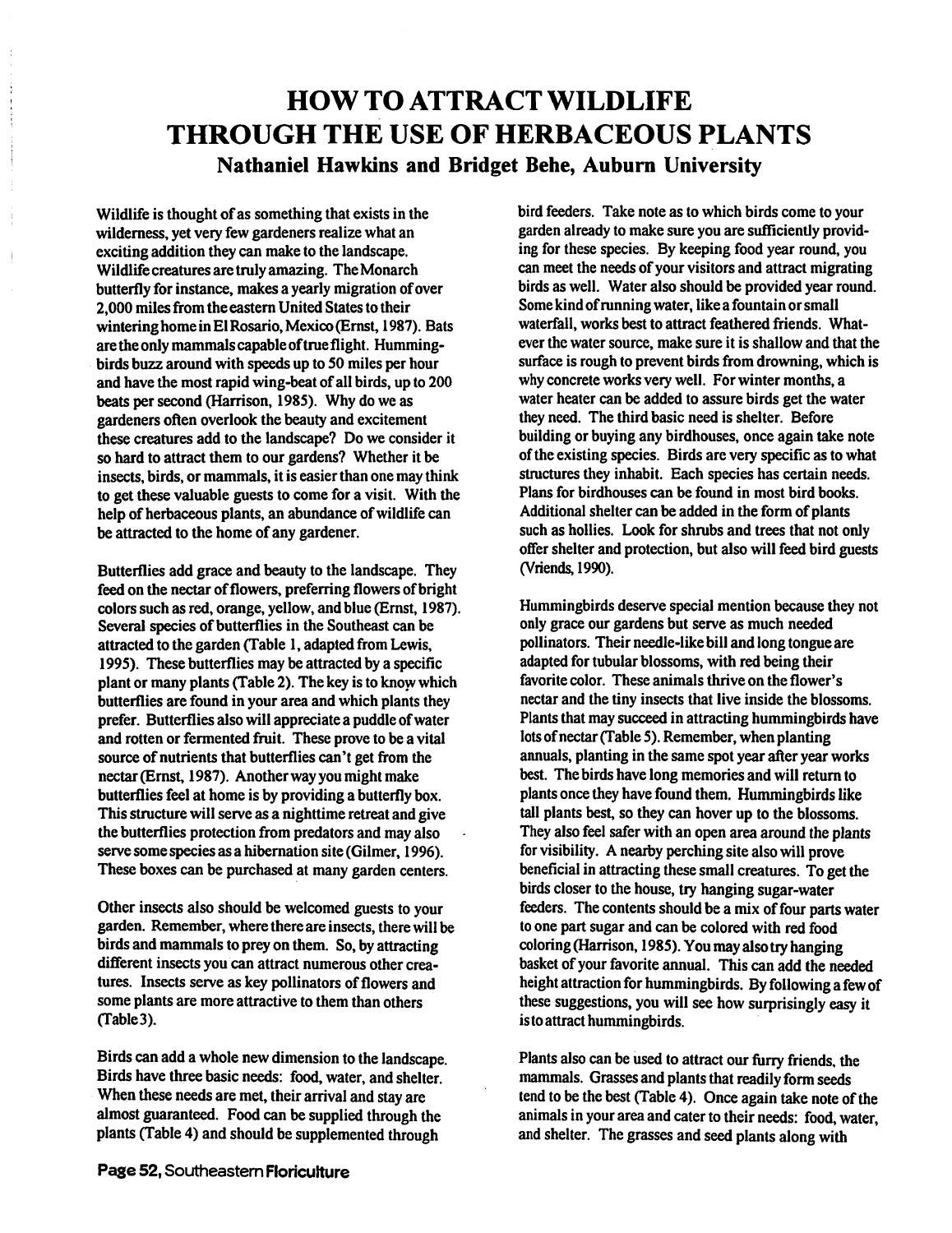*insects, mayattractanumberofsmallmammalsincluding rabbits, squirrels, chipmunks, skunks, woodmice, raccoons, and moles (Ernst, 1987). A poolofwateralso will provebeneficialin attracting thesecreatures. Shelter can be providedusing shrubs and trees, onceagain using thosethat fruit will be the most beneficial at attractingwildlife. Some speciescanbe luredin by using* special structures. Many bats will gladly roost in a *bathouse. These houses can be obtained at your local garden center. Sixteen speciesof batsarefound in Alabama, all ofwhich are insectivorous. Through the use ofecholocation these creatures can devour up to 3,000 insects a night. This can prove to be a very desirable natural control to night insects such as mosquitos* (Armstrong, 1994). Squirrels also can be catered to *through the use of corn feeders. These little structures have places for the attachment of dried earsof corn (Gilmer, 1996). The sight ofa squirrelusing hisfeeder can* be quite amusing and add a little comedy to the land*scape.*

*It can be very simple to attractwildlife to the garden.* Although all species have their special needs, by meeting *the three basic ones-food, water, and shelter you probably can attract the species you desire. Whetherit be butterflies and other insects, birds, or mammals, you*

*may now attract the interesting wildlife in your area. Try itl It may cause you to see gardening from a whole new perspective.*

#### *LiteratureCited*

*Armstrong, J.B. (1994). BatManagement in Alabama. AlabamaCooperative Extension Service/Auburn University, Alabama. Circular ANR-622:1-4.*

*Ernst, R.S. (1987). TheNaturalists Garden. Emmaus,PA. Rodale Press.*

*Gilmer, M. (1996). Animal Attraction. The American Nurseryman. 183:3,32-37.*

*Harrison, G.H. (1985). How to Attract Hummingbirds. National Wildlife. 23,42-44.*

*Lewis, A. (Ed). (1995). ButterflyGardens. Korea: BrooklynBotanic Garden, Inc.*

*Vriends,M.M.PhD. (1990). Feeding and Sheltering Backyard Birds. NewYork: Barron'sEducational Series, Inc.*

*(Tables and Figures will be found on Pages 54 and 57!)*

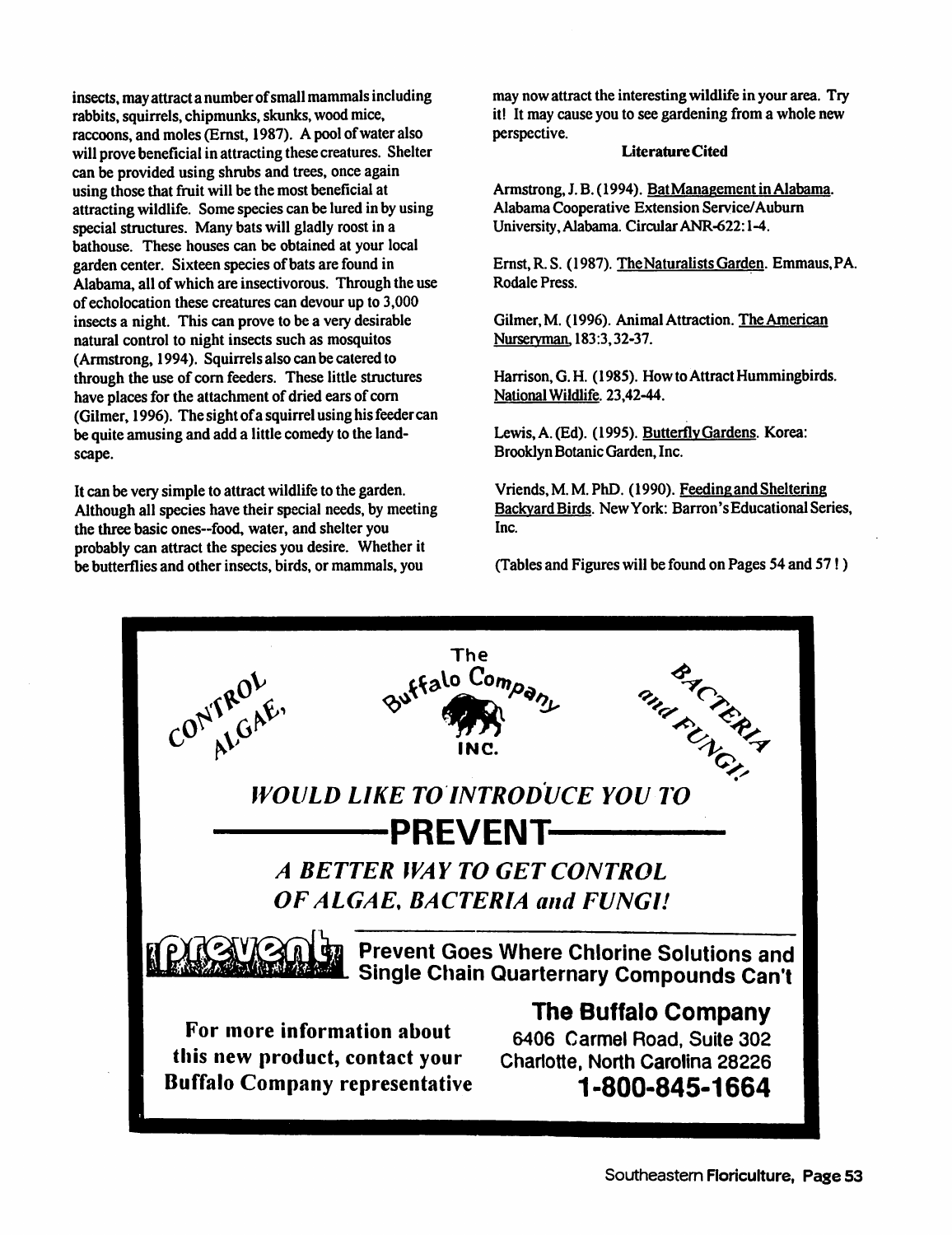Table 1. Common butterflies of the Southeast.

| 1. | Eastern Tiger Swallowtail | 10. | Silver-spotted Skipper     |
|----|---------------------------|-----|----------------------------|
| 2. | Gulf Fritillary           | 11. | Orange Sulphur             |
| З. | Question Mark             | 12. | Gray Hairstreak            |
| 4. | Red-spotted Purple        | 13. | American Lady              |
| 5. | Viceroy                   | 14. | Pearl Crescent             |
| 6. | Sleepy Orange             | 15. | Eastern Tailed Blue        |
| 7. | Great Spangled Fritillary | 16. | Spring Azure               |
| 8. | <b>Buckeye</b>            | 17. | Cabbage White              |
| 9. | Monarch                   |     | (Adapted from Lewis, 1995) |

Table 2. Herbaceous Plants and the Butterflies They Attract

|     | Common Name       | Scientific Name        | <b>Butterflies attracted</b><br>(from Table 1) |
|-----|-------------------|------------------------|------------------------------------------------|
| 1.  | Fernleaf Yarrow   | Achillea filipendulina | 10, 12                                         |
| 2.  | Butterfly Weed    | Asclepias tuberosa     | all                                            |
| З.  | New England       | Aster novae-angliae    | 9, 10, 12, 13, 14                              |
| 4.  | Red Varerian      | Centranthus ruber      | 7                                              |
| 5.  | Tickseed          | Coreopsis lanceolata   | 5, 11, 14, 15, 16                              |
| 6.  | Pinks             | Dianthus               | $\mathbf{1}$                                   |
| 7.  | Purple coneflower | Echinacea purpurea     | 1, 5, 7, 10, 12                                |
| 8.  | Gaillardia        | Gaillardia pulchella   | 1, 3, 5, 7, 9, 10                              |
| 9.  | Lantana           | Lantana camera         | a11                                            |
| 10. | Bee Balm          | Monarda didyma         | various                                        |
| 11. | Starflower        | Pentas lanceolata      | a11                                            |
| 12. | Scarlet Sage      | Salvia officinalis     | 1, 2, 9, 12                                    |
| 13. | French Marigold   | Tagetes patula         | 13                                             |
| 14. | Verbena           | Verbena bonariensis    | 1, 11                                          |
| 15. | Zinnia            | Zinnia elegans         | a11                                            |

## *The Southeast GreenhouseConference*

*June 12 -14,1997 Greenville, South Carolina*